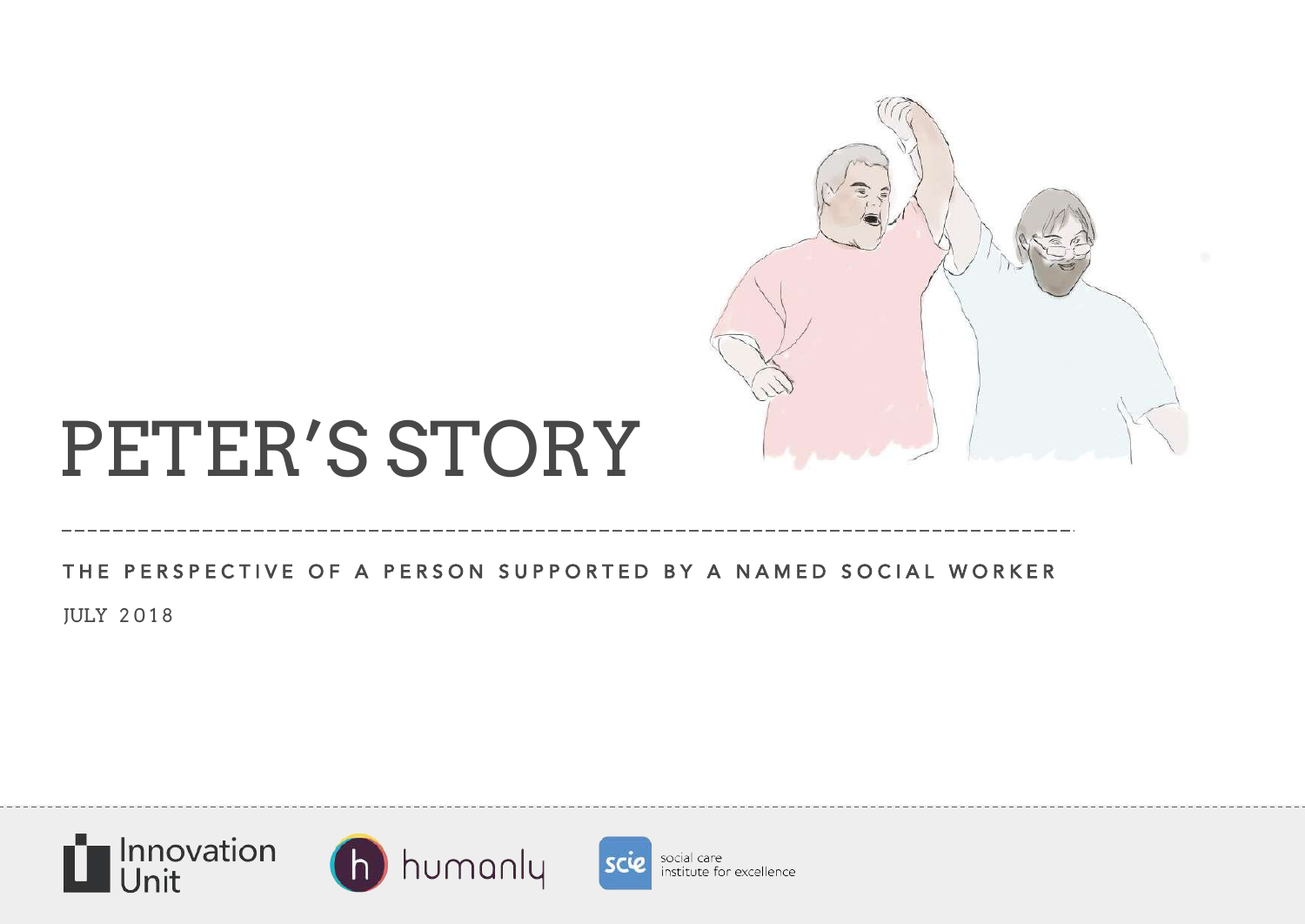## About Peter

Peter is a 19 year old man who has autism and a learning disability. He loves trains and music, and particularly enjoys going to the local disco.

Up until recently, Peter had been living at home with his parents and his two younger siblings.

Peter found the arrival of his two younger siblings very difficult and life with them in the house has been stressful for him.

Peter attended a local special school until the age of 16, after which he refused to attend. This was followed by a year of not leaving the house at all.

He is now happy living in his own accommodation with support, he sees his family regularly and has a positive relationship with them.



Peter's drawing of a house, displayed on the wall in his home.

### Life before the Named Social Worker

Over the years, Peter and his family have had lots of social workers. From the age of 4 until 10, Peter had a 'good' support worker.

When she left, Peter's family lost their consistent point of contact and felt that their social worker 'changed with the seasons'.

#### 'Sometimes we met someone once then never saw them again'

Peter's life in his family home was stressful and as a result the police and ambulance service were involved on a regular basis.

When Peter stopped going to school, social services arranged support for him provided by a local organisation. They were able to work with Peter to build up to accessing the community again. However life in the family home remained difficult for Peter

### Having a Named Social Worker

When Peter was matched with a named social worker, his family had reached crisis point and Peter was close to being detained under the Mental Health Act. This would have probably meant being admitted to an Assessment and Treatment Unit and ending up in an out of area placement.

Peter's named social worker swiftly arranged temporary appropriate accommodation and support.

The named social worker worked closely with Peter and his family to understand what support would work best for him. This included involvement from Speech and Language therapists and the Learning Disability Nurse to ensure that Peter was fully included and understood what was happening at each stage. The Positive behaviour service and psychiatrist also supported in this process. Peter has now settled well into a new home. His package of support has been gradually reduced and he has not had any incidents that have required police involvement since moving into his new home. When asked about his home, Peter expressed that he was happy.

Peter's parents are really happy about the current situation and the positive changes in Peter's life and the impact that has had on his well being:

> 'I can't believe the change in him since he came here' Parent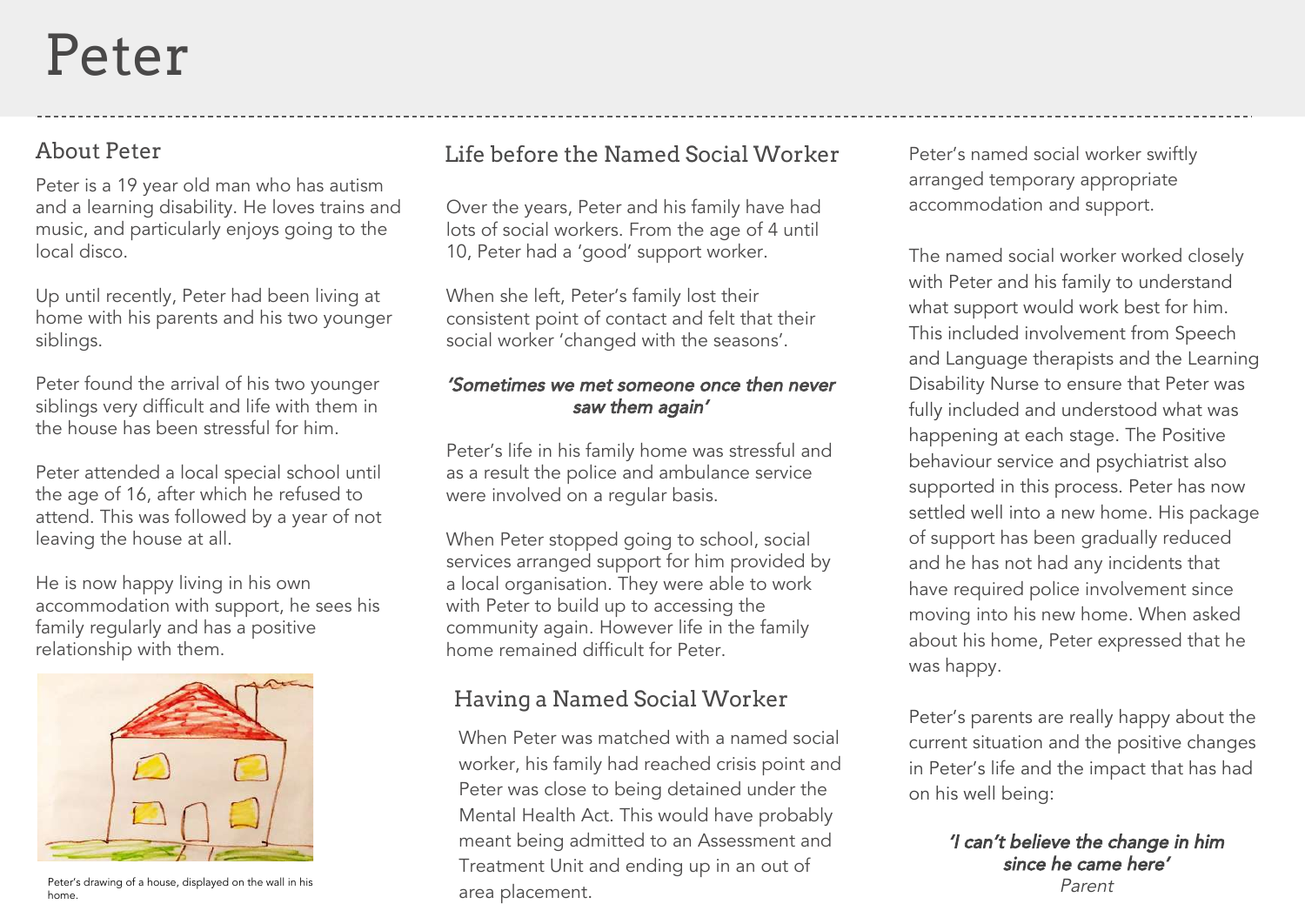## Peter's Journey

Is it better living here or in the flat (the flat was the temporary accommodation Peter lived in)?

'Here" Peter stated, emphasising his point by pointing to the floor of his house.

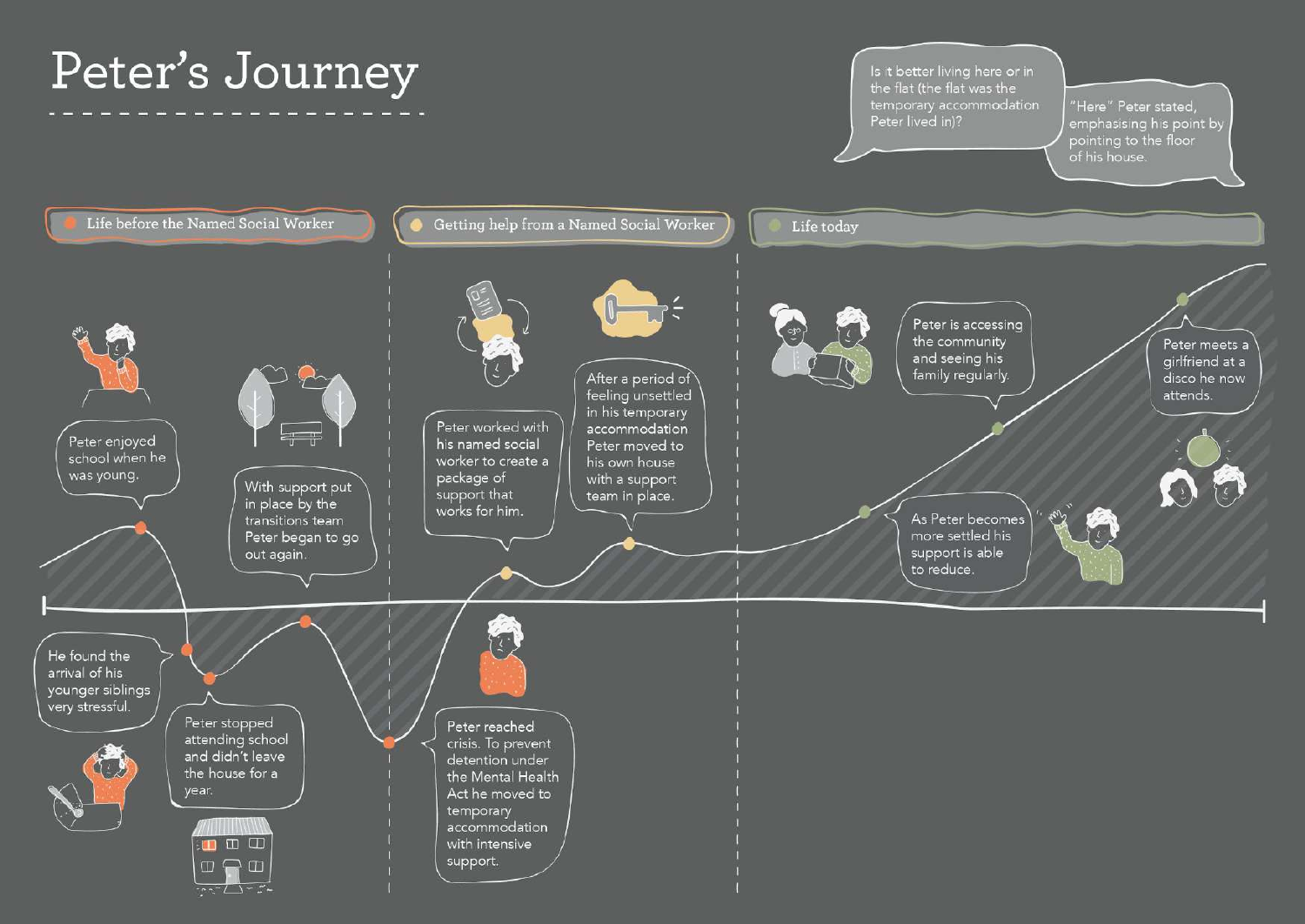## Experience of support from a Named Social Worker

#### **Consistent and trusting relationships**

When asked how seeing his Named Social Worker (NSW) made him feel, Peter immediately answered 'Happy' by using the symbol cards. He was also smiling.

Peter's family were initially concerned when they first started working with the NSW. They had built a relationship with their previous social worker and had had bad experiences when working with children's social care. 'We'd had like 6 million social workers when he was a child'

Parent

Peter's parents feel that they now know who to contact and that they are always able to reach someone when they need to.

#### 'We had 100 social workers when he was a kid and we couldn't get hold of any [of them].' Parent

How does seeing your named social worker make you feel?

'Happy'



#### **Choice and control**

Peter expresses choice and control in lots of areas of his life. For example, Peter's home is decorated with his own artwork and a selection of canvases that he has picked himself. He participates in food shopping and preparation, and engages in activities he enjoys such as going for walks and bike rides.

Peter went to stay with his parents on Christmas Eve. On Christmas Day, as soon as he had eaten his lunch, he wanted to go back to his home, and did so. This helped his parents see how happy he is in his own home:

#### 'He tends to prefer to stay [in his own home] now' Parent

When he has not got on with a member of staff he has informed his mum. She has then raised this with his social worker and they have worked with the care provider to resolve the issue.

Do you like going food shopping?

'Yes' Peter also stated that he likes pie, cheese pie.



Peter expressed that going for walks and on his bike make him happy.



#### **Supporting people to live the lives they want**

Before the NSW started supporting Peter and his family, Peter had expressed that he wanted to move out of home. At this point, his parents were not sure that this was really what he wanted, and they also worried about him leaving home:

#### 'We worried, you see programmes on the telly, you know the ones...'

[referring to recent TV programmes exposing abuse of people in care settings] Parent

However, with support from the NSW, Peter has now happily settled in his own home and his parents recognise that he is very happy there.

When asked about the future Peter expressed that he is happy where he is and doesn't want anything to change.

He expressed that he likes his staff and refers to them with affectionate names, including 'Aunty'.

> How does going to the disco make you feel?

'Good'

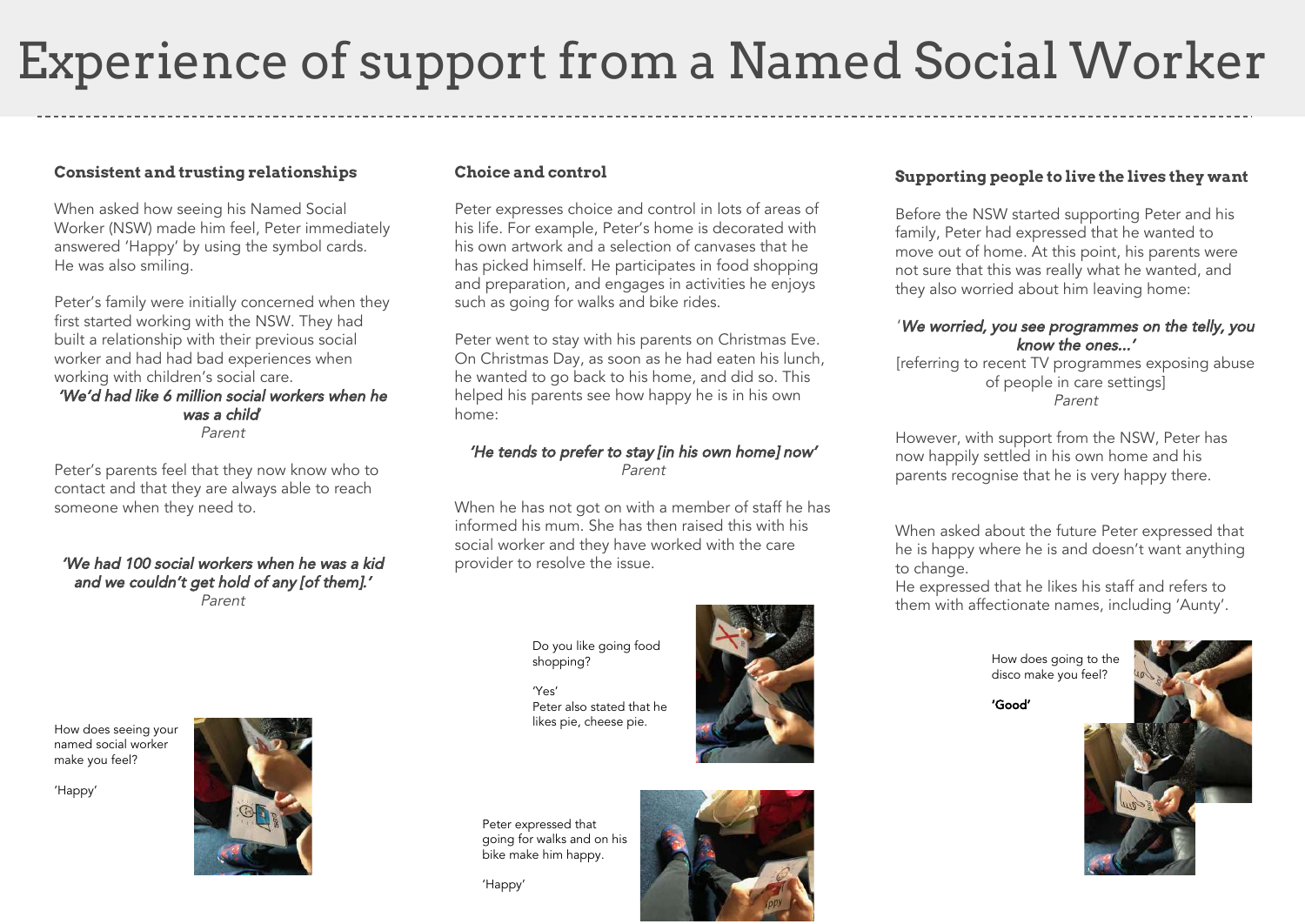## Cost of care



...in 2018 Peter is living the life he wants in his own home.

Peter's Current support package costs £2910 per week, £151,320 per year. The cost has been reducing as he has been adapting to his new home and is likely to reduce further in the future.

#### Cost Source:

- [01] www.neweconomymanchester.com/our-work/research-evaluation-cost-benefit-analysis/cost-benefit-analysis/unit-cost-database
- [02] www.neweconomymanchester.com/our-work/research-evaluation-cost-benefit-analysis/cost-benefit-analysis/unit-cost-database
- [03] www.pssru.ac.uk/pub/uc/uc2017/services.pdf
- [04] www.pssru.ac.uk/pub/uc/uc2017/services.pdf